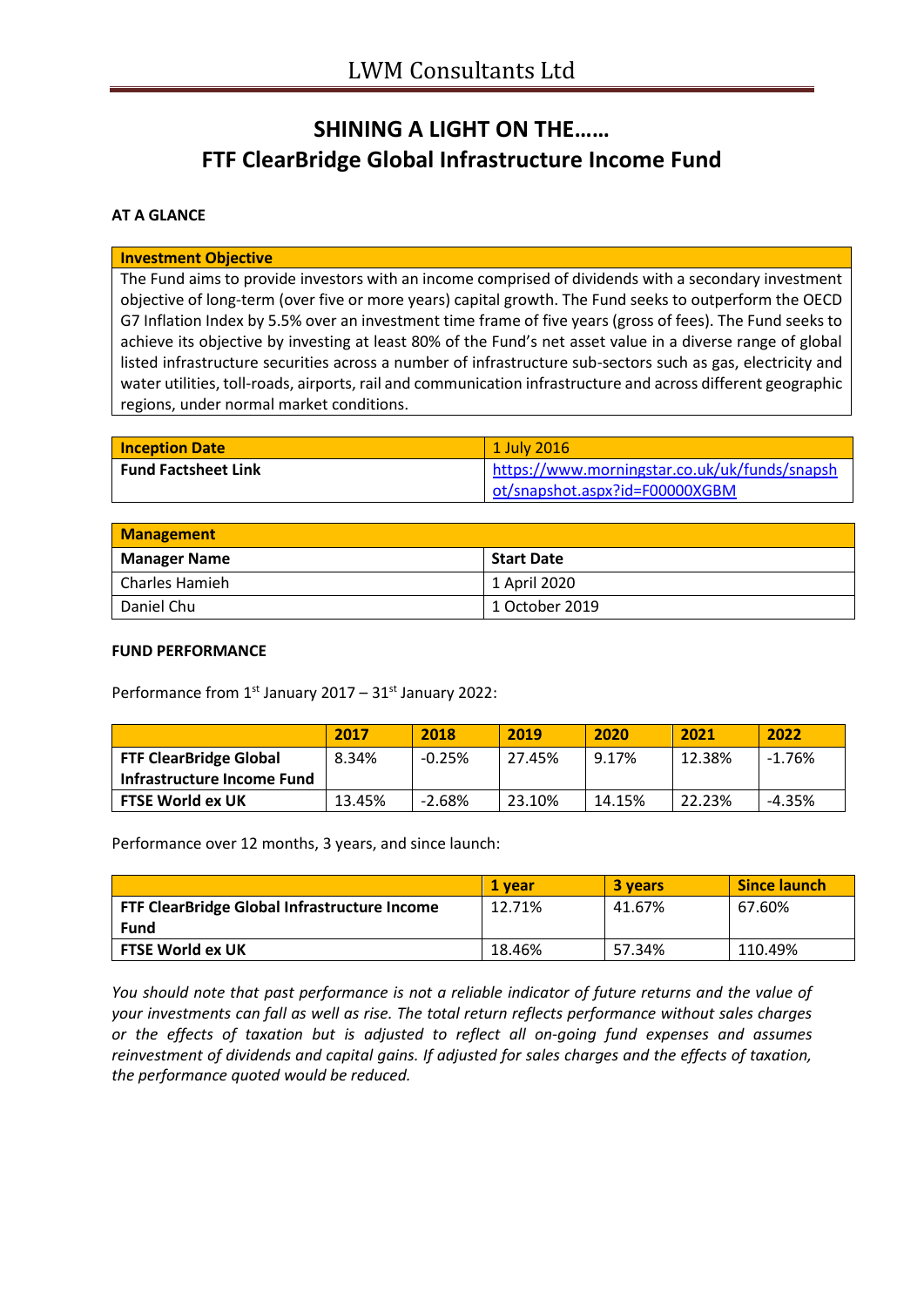# LWM Consultants Ltd

| <b>Tracking</b><br><b>Error</b> | <b>Active</b><br><b>Share</b> | <b>Upside</b><br><b>Capture</b><br><b>Ratio</b> | <b>Downside</b><br><b>Capture</b><br><b>Ratio</b> | <b>Batting</b><br><b>Average</b> | <b>Beta</b> | <b>Alpha</b> | <b>Equity Style</b> |
|---------------------------------|-------------------------------|-------------------------------------------------|---------------------------------------------------|----------------------------------|-------------|--------------|---------------------|
| 7.62                            | 67.54                         | 98.93                                           | 61.04                                             | 52.78                            | 0.73        | 7.22         | Value/Large         |

| <b>Volatility Measurements</b> |        |  |
|--------------------------------|--------|--|
| 3-Yr Std Dev (volatility)      | 12.52% |  |
| 3-Yr Mean Return (average)     | 12.31% |  |

| <b>Investment Style Details</b> |        |  |
|---------------------------------|--------|--|
| Giant                           | 10.35% |  |
| Large                           | 49.73% |  |
| Medium                          | 27.54% |  |
| Small                           | 8.54%  |  |
| Micro                           | 0.00%  |  |

| Top 5 Holdings - 36 Equity Holdings |                  |       |
|-------------------------------------|------------------|-------|
| Exelon Corp                         | <b>Utilities</b> | 5.51% |
| <b>National Grid PLC</b>            | <b>Utilities</b> | 5.33% |
| Atlas Arteria Ltd                   | Industrials      | 4.32% |
| Clearway Energy Inc Class C         | <b>Utilities</b> | 4.01% |
| TC Energy Corp                      | Energy           | 3.99% |

| Top 5 Sectors      |        |
|--------------------|--------|
| <b>Utilities</b>   | 56.79% |
| Industrials        | 22.27% |
| Energy             | 15.76% |
| <b>Real Estate</b> | 4.84%  |
| Technology         | 0.34%  |

| <b>Top 5 Regions</b> |        |
|----------------------|--------|
| <b>United States</b> | 32.15% |
| Spain                | 13.33% |
| Canada               | 13.01% |
| United Kingdom       | 11.19% |
| Australia            | 10.50% |

### **UPDATE….**

We have reviewed this fund several times and it remains on our watchlist.

As a reminder, the three main pillars of this strategy are:

- 1. To provide a rising yield for investors, the historic yield is 5.27% p.a.
- 2. To provide compelling upside / downside capture. So, when markets fall this aims to fall less, and yet capture some of the upside
- 3. To invest in listed regulated infrastructure such as gas/electric transmission and distribution, water and wastewater, and user payer assets such as airports, toll roads, railways, and ports